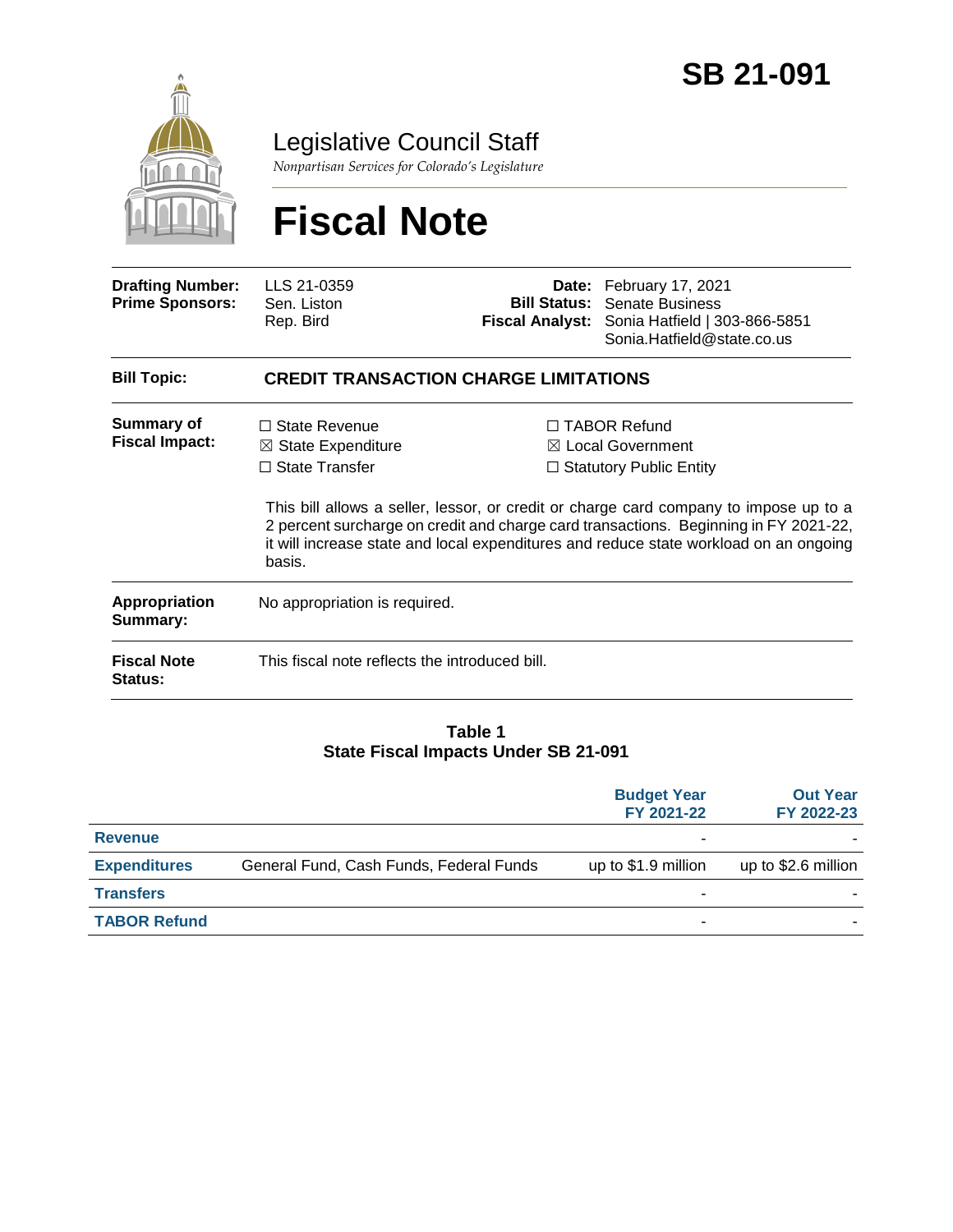Page 2

February 17, 2021 **SB 21-091**

#### **Summary of Legislation**

Under current law, a seller, lessor, or company issuing a credit or charge card is prohibited from imposing a surcharge on credit or charge card transactions. This bill repeals this prohibition and limits the maximum surcharge amount per transaction to 2 percent of the total cost to the buyer.

#### **Background**

Colorado is currently one of five states with laws against credit card surcharges. Five additional states recently removed their ban on credit card surcharges.

#### **State Expenditures**

This bill will increase state expenditures by up to \$1.9 million in FY 2021-22 and up to \$2.6 million in FY 2022-23 and future years for all state agencies from the General Fund, various cash funds, and federal funds. It will also reduce workload in the Department of Regulatory Agencies.

**All state agencies**. This bill will increase expenditures across all state agencies that use any type of charge card. In FY 2019-20, state agencies and employees' transactions on commercial purchase cards, fuel cards, travel cards, OneCards, and ePayables amounted to approximately \$128.0 million. Should vendors charge the maximum 2 percent on credit card transactions, this will cost the state an additional \$2.6 million annually from multiple funding sources. The expenditure increase for FY 2021-22 has been prorated due to the bill's effective date.

The actual increase depends on whether and when vendors choose to charge the full 2 percent surcharge, whether agencies reallocate funds to cover the increase, and future state spending. If an individual agency experiences a shortfall due to the surcharge, the fiscal note assumes this will be addressed through the annual budget process.

**Department of Regulatory Agencies**. This bill will eliminate a restriction in the Money Transmitter Act, which will eliminate the Division of Banking's review for compliance. This will minimally decrease workload for the division, however it requires no change in appropriation.

#### **Local Government**

Similar to state government, local governments utilize agency and employee credit cards, travel cards, and fuel cards as well. A surcharge increase on credit card transactions will increase costs for local government.

### **Effective Date**

The bill takes effect 90 days following adjournment of the General Assembly sine die, assuming no referendum petition is filed.